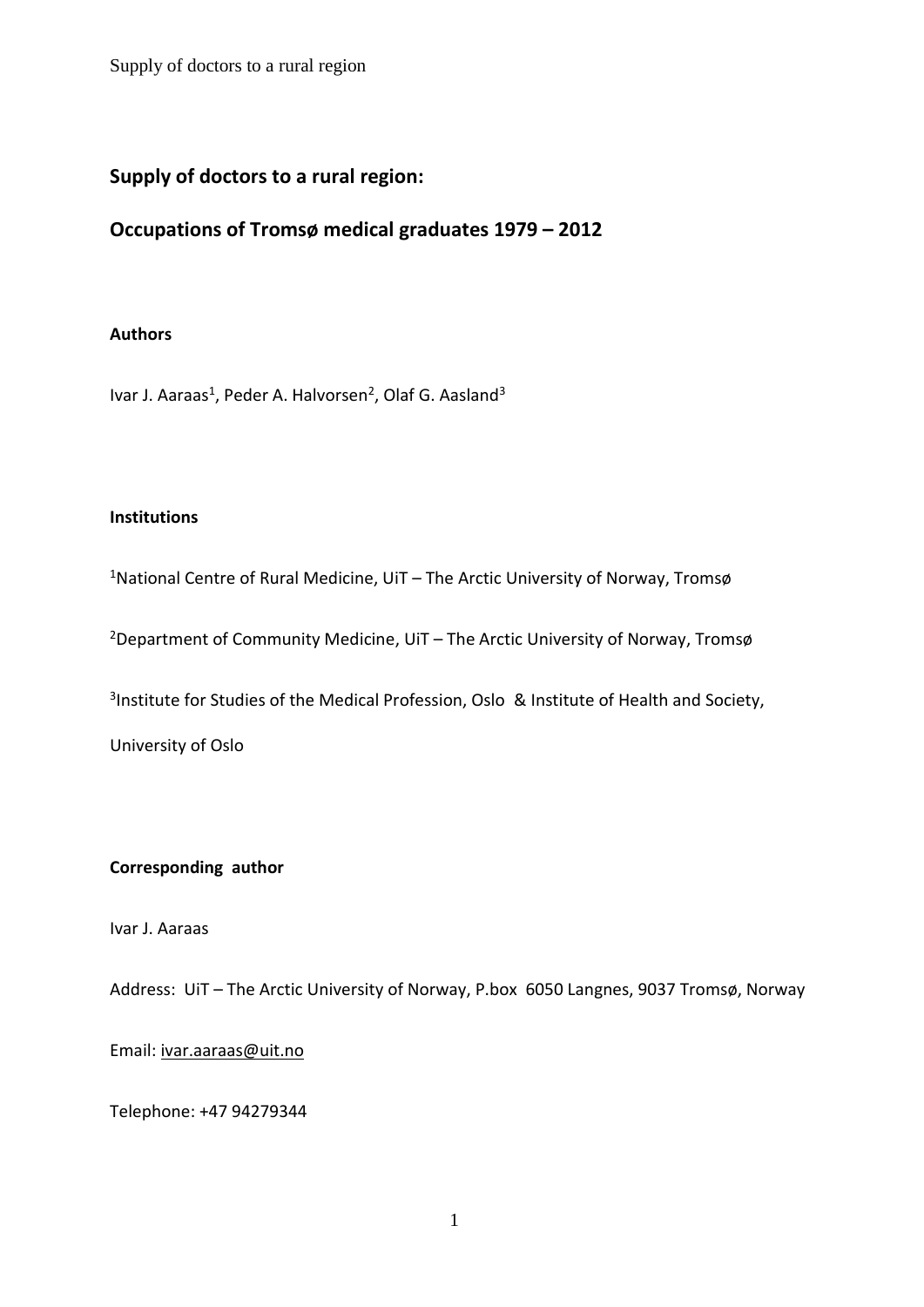#### **Abstract**

**Background**: When established in 1973, the aim of the medical school in Tromsø was to improve access to doctors and bring health care up to equitable national standards for the previously underprivileged rural population of Northern Norway. In this study we examine how the aim of supplying doctors to the north has been achieved.

**Material and method:** Utilising a cross-sectional design we have analysed 34 classes of Tromsø medical graduates (1979 – 2012) with regard to occupations in 2013 by year of graduation and by successive pools of cohorts.

**Results:** In 2013 altogether 822 of 1611 doctors (51 %) were working in Northern Norway. The proportions working in the north for old, intermediate and young cohorts were 37 %, 48 % and 60 % respectively.

**Conclusion:** Doctors graduated during recent years tend to start their working careers in the north to a higher degree than doctors graduated in previous periods. Among doctors from the older classes a relatively large minority have their end-careers in Northern Norway, with a noticeable inclination for long term work in primary care. Our results support that the first rural oriented medical education model of Europe established in Tromsø 40 years ago is sustainable, achieving its aims.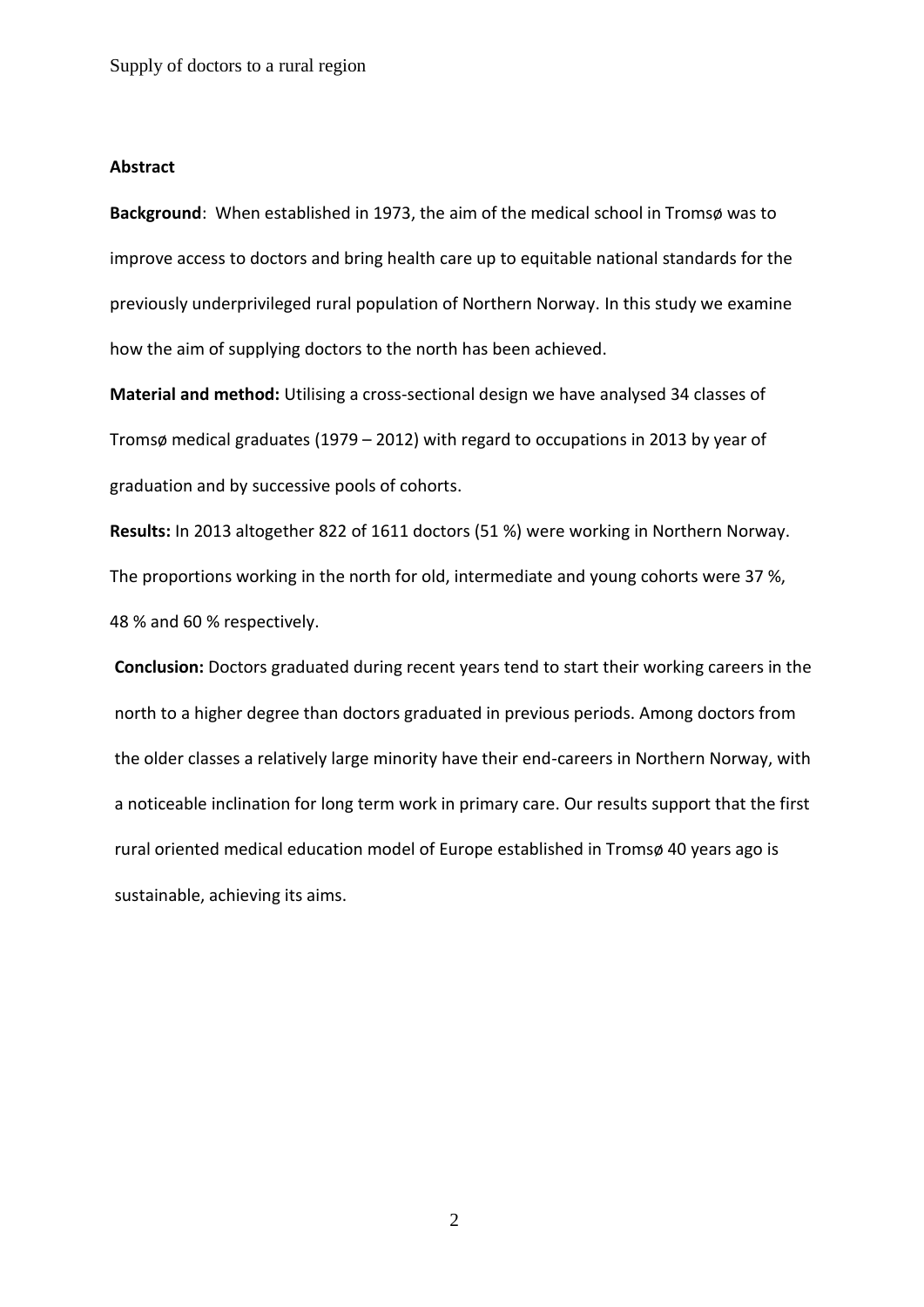#### **Introduction**

In 1968, when the Norwegian Parliament decided to establish a new university in Tromsø, an overarching goal was to raise access to academic education for young people in Northern Norway to an equitable national level. Northern Norway, located around and mainly north of the Arctic Circle, includes about 1/3 of the area and 1/11 of the population of Norway, (474 563 inhabitants in 2013). The population is widely scattered, many living in remote communities.

#### (Figure 1)

The plan for a new northern medical school, in the 1960ties heavily resisted by the Norwegian medical establishment, turned out to be a decisive political argument in favour of a university in Tromsø. The political aim, embedded in the medical curriculum by the visionary leadership of the founding dean Peter F. Hjort, was to improve access to doctors and bring health care up to equitable national standards for the previously underprivileged rural population of Northern Norway (Medical curriculum - Tromsø 1971; Nordøy 1985). The Tromsø programme was inspired by concurrent international evidence. Particularly influential was the Northwestern Ontario Medical Programme of McMaster University, oriented towards the needs of rural and remote regions in the province of Ontario (Mulloy 2009). In accordance with this programme prioritised admission was given to a share of students from the north. An innovative pedagogical step was introduction of a tutorial year away from campus, involving training in local hospitals and rural general practices all over Northern Norway. These principles constituted Tromsø as the first rural oriented medical education model in Europe more than 40 years ago (Gamnes & Rasmussen 2013; Aaraas & Halvorsen 2014). The first class of medical students enrolled in 1973 was graduated in 1979.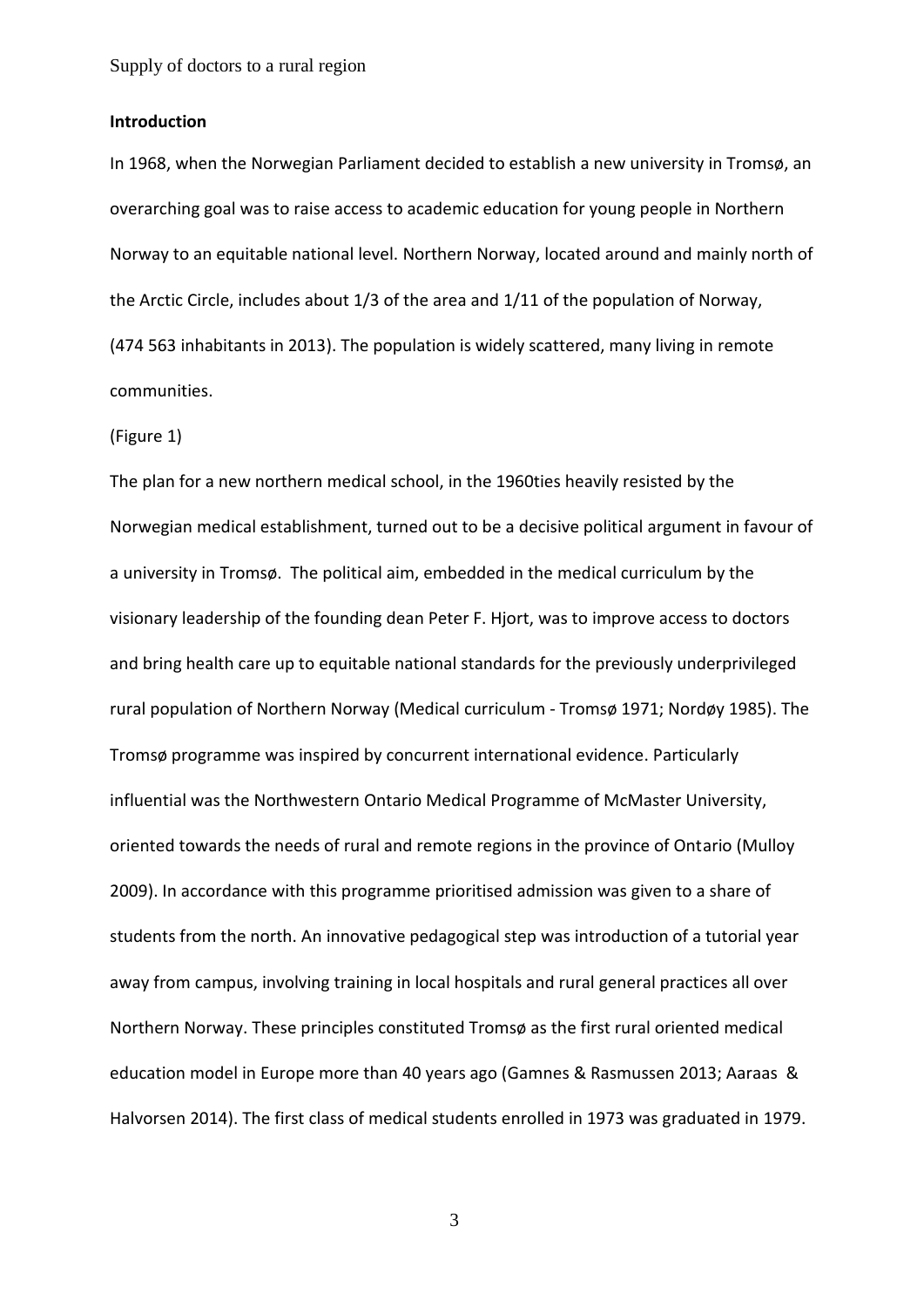Three studies, covering succeeding cohorts of Tromsø graduates up to 2001, have shown that from 49 to 56 % of the doctors start their working careers in Northern Norway, and they reside in the north up to ten years after graduation (Forsdahl et al. 1988; Tollan & Magnus 1993; Alexandersen et al. 2004). Among doctors with a northern background the proportions were significantly higher, from 73 to 83 %. This confirmed the so called "salmon effect": Doctors (like salmons) tend to return to the geographical area (river) where they grew up. This hypothesis, originally suggested by Torstein Bertelsen (Bertelsen 1963), was influential in the struggle for a university and a medical school in Northern Norway in the 1960ties Since that time, inspired by Tromsø and other pioneer medical schools, evidence about the usefulness of establishing medical education in rural areas has emerged from all over the world (Rabinowitz et al. 2005; Norris et al. 2006; Worley et al. 2008; WONCA Rural Medical Education Guidebook 2014). Programs including pre-graduate and early post-graduate training in rural practices are shown to increase supply of general practitioners to rural and underserved areas (Dunabin et al. 2006; Straume et al. 2010; WHO Global policy recommendations 2010).This paper follows up on the three previous studies tracking early careers of Tromsø graduated doctors up to 2001. Based on a historical material including 34 classes of Tromsø medical graduates from 1979 through 2012, we address the following questions: 1) Do more recently graduated doctors tend to start their working careers in Northern Norway, as previously shown for their colleagues graduated up to 2001? 2) To what degree are doctors from the older classes, graduated from 1979 through 2001, still working in Northern Norway in 2013?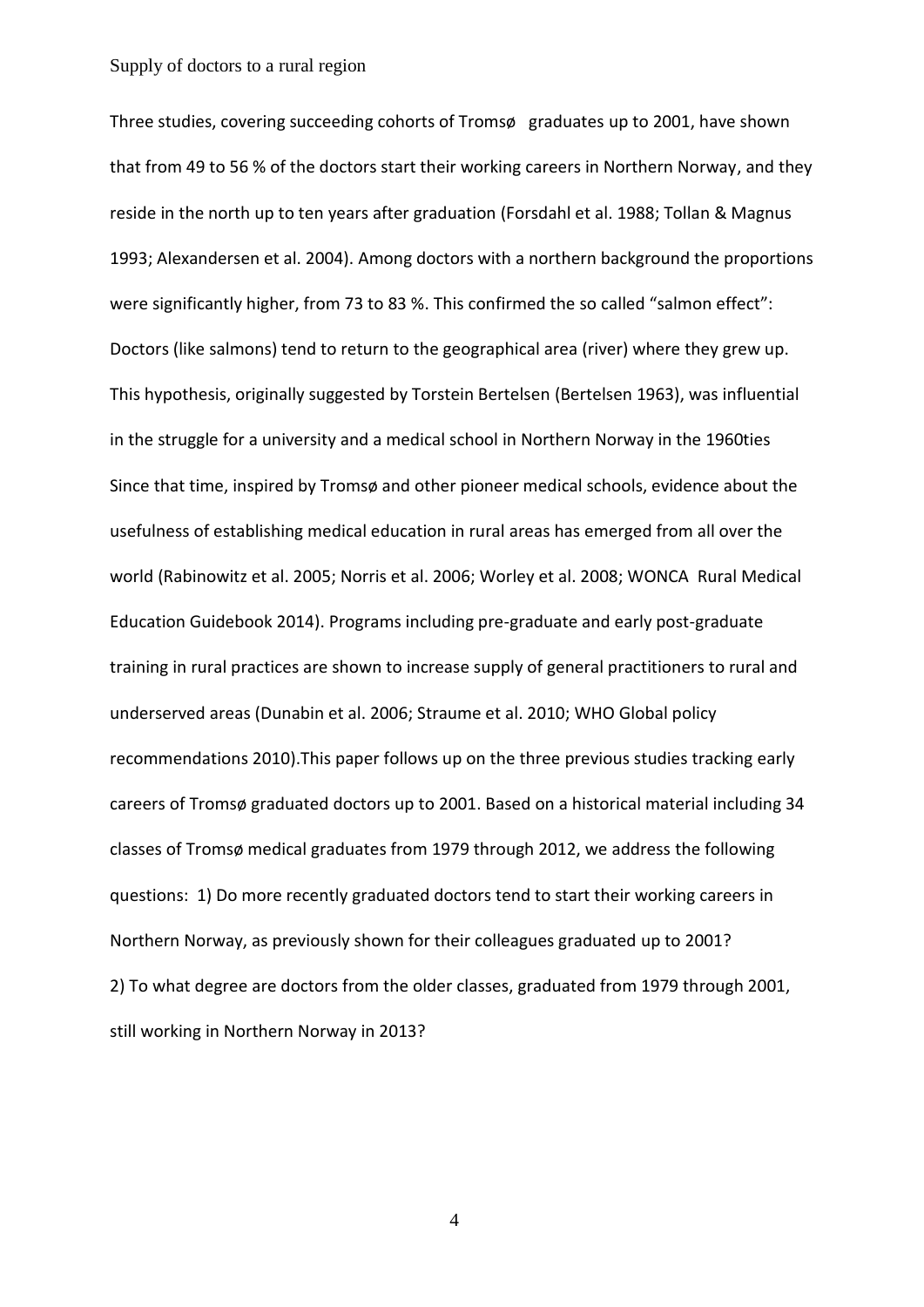#### M**aterial and method**

Close to all doctors in Norway (96 %) are members of the Norwegian Medical Association (NMA). The Institute for Studies of the Medical Profession organised under NMA has free access to its membership register when used for descriptive and quality improvement purposes. For this study, an anonymous file of all the 1611 still active doctors who graduated in Tromsø between 1979 and 2012 was compiled with the following variables: gender, year of graduation, geographical working region (Northern Norway or not) and present type of occupation (primary health care, university hospital, other hospital, other type of work). Through a cross-sectional design we have analysed outcomes with regard to occupation in 2013 by utilising different pools of cohorts. Firstly, we compare proportions of doctors working in and outside Northern Norway according to graduation year. Secondly, we have compared occupations for doctors graduated from 1979 through 2001 with those graduated more recently. Thirdly, we present occupation characteristics for three cohorts (old, intermediate and young cohorts) according to rising admission quotas for students from Northern Norway. The admission quotas have been increased over the years from 25 % (1973 - 1978) to 50 % (1979 - 1998) and 60 % (1999 - 2012). The following results are generated through IBM SPSS Statistics 21.

### **Results**

Among the 1611 doctors 822 (51 %) were working in Northern Norway. Figure 1 displays the numbers of doctors at work in 2013 in and outside Northern Norway for each graduation year since 1979. Overall, the curves demonstrate a historical trend of an increasing proportion of doctors retained in Northern Norway from 1979 through 2012. However,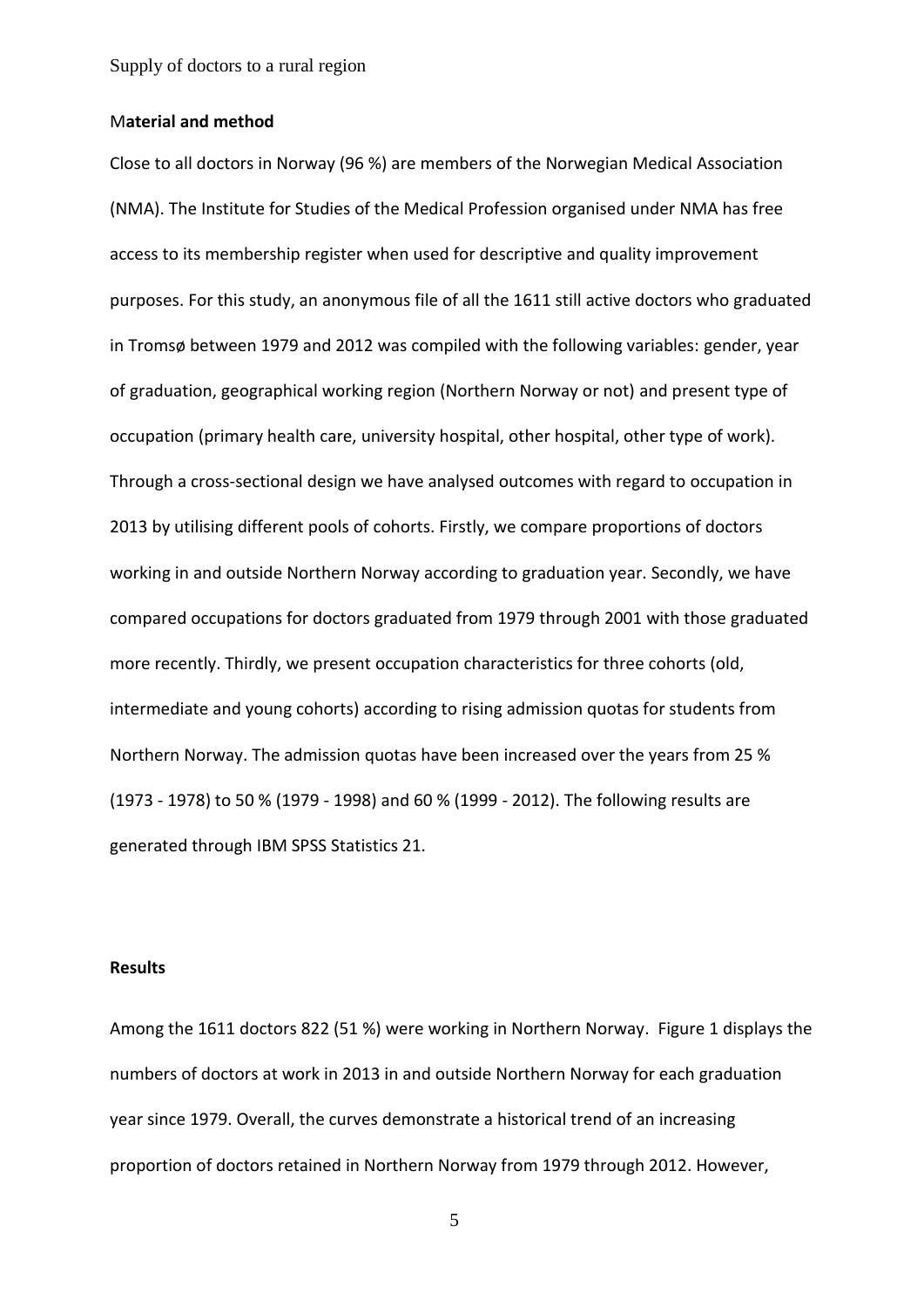temporary declines are observed during the years 2000 – 2002 and in 2011.

(Figure 2)

The analysis comparing proportions of doctors in two cohorts, one old for doctors graduated up until 2001 (n=841) and another recent cohort for graduates after 2001 (n=770), showed that respectively 46,0 and 56.5 % were working in Northern Norway .

Table 1 gives an overview of the material characterized by proportions of workforce in Northern Norway, females, and of types of medical work according to cohorts with different admission quotas for medical students from Northern Norway.

(Table 1)

Among northern working doctors graduated in the old classes a particularly high proportion was still engaged in primary health care in 2013 (52.1 %), almost ten per cent above the overall proportion shown in table 1 (42.5 %). Also, for classes belonging to the young cohorts the proportion in primary health care was higher among doctors working in Northern Norway (36.4 %) than for all doctors (33.5 %). For doctors working in Northern Norway belonging to the intermediate cohorts a notable finding was a high proportion employed at the university hospital, clearly above the overall proportion (52.4 % vs. 42.4 %). Table 1 also indicates that the overall proportions of female doctors and proportions of doctors working in the north have increased at a fairly similar rate over the years. Calculated for the young cohorts with the highest share of female doctors, the proportions working in the north were close to equal for the two sexes, 59.3 and 60.2 % for female vs. male doctors respectively.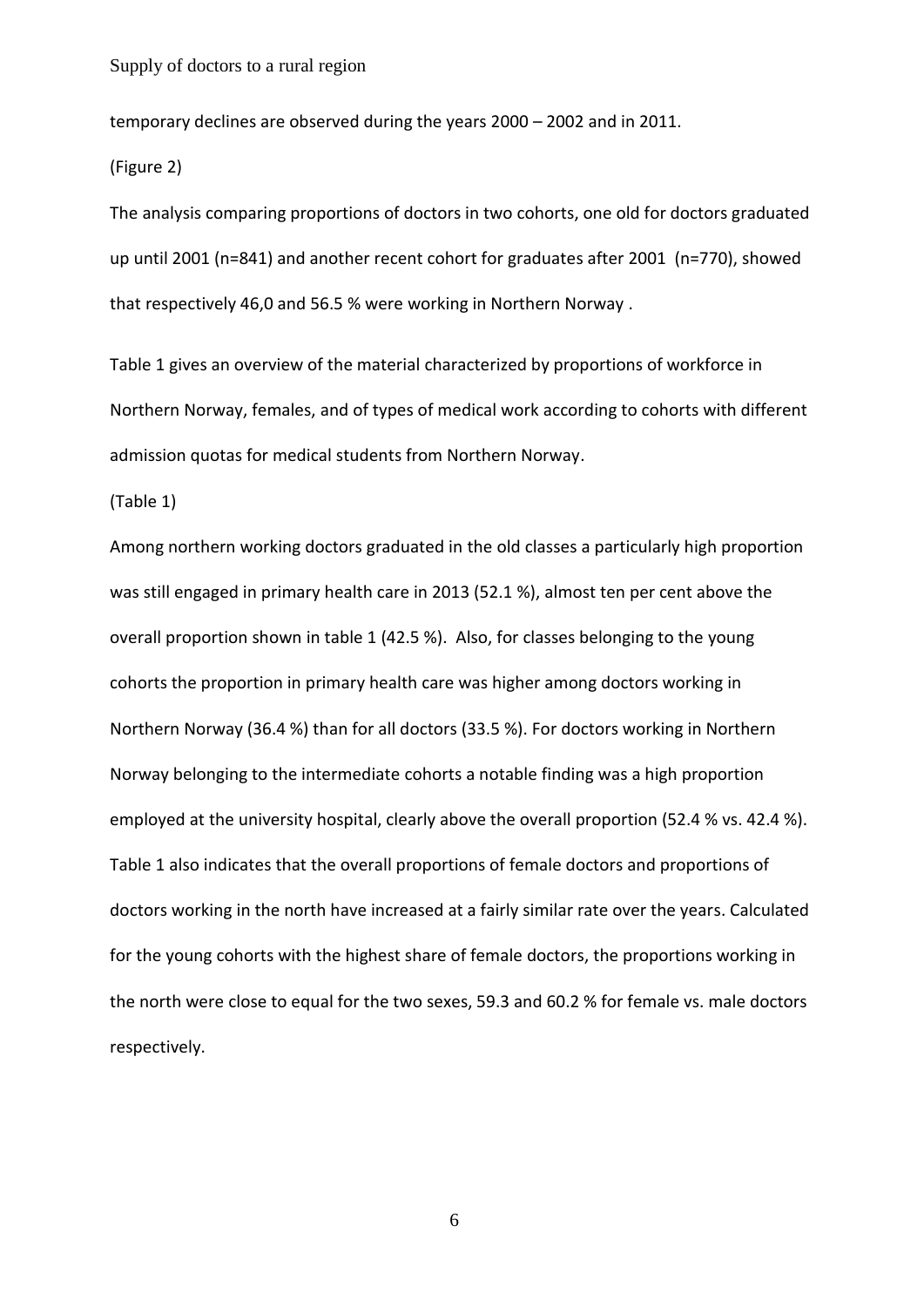### **Discussion**

A main finding of this study is that 51 % of doctors graduated in Tromsø from 1979 through 2012 were still working in Northern Norway in 2013. Taking all graduates into account, independently of geographical region of origin, this proportion corresponds well with results from previous studies covering up to ten years after graduation (Forsdahl et al. 1988; Tollan & Magnus 1993; Alexandersen et al. 2004). For young cohorts, including students admitted to the school after 1998 (graduated after 2004), the proportion of doctors at work in the north was 59.7 % (Table 1). This was 10 % above results for the first five classes graduated from 1979 through 1984, when they were tracked five years after graduation (Forsdahl et al. 1988).

#### *Study limitations and salmon effect*

The cross-sectional design of the study with principally unequal outcomes in different cohorts (early, intermediate and late careers) does not allow for causal inferences or interpretations based on statistical comparisons between the groups. Factors not studied, which most likely have contributed to decisions about settling and careers, are social and professional influences within and across classes, official regulations and changes in the labour market. For example the temporary reduction in proportion of northern workforce among doctors graduated from 2000 through 2002 (Fig. 1) might reflect a strategic movement out of Northern Norway due to insecurity during the introduction period of the new patient list system. In the following years, when the positive aspects of the system became clear, the trend again changed in favour of careers in Northern Norway. Similarly, the drop among 2011-graduates might be associated with strategic concerns, now related to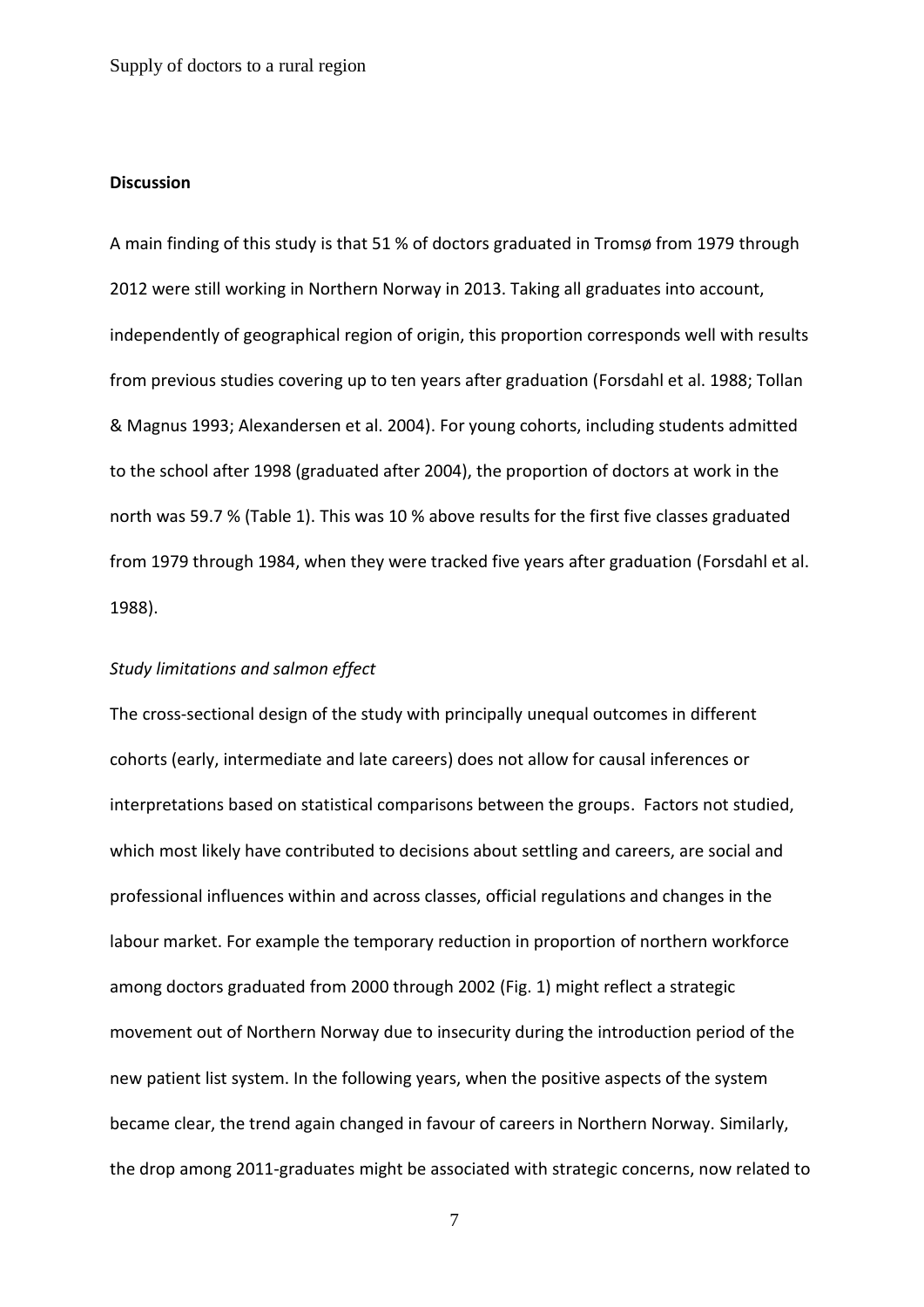revision of the national employment system for young doctors in internship. Regrettably, historical data about individual doctors' geographical origin were not preserved in the university archives in 2013. Due to this we were unable to analyse the salmon effect directly as done in the three previous studies. However, our group based analytical approach indirectly supports a sustaining effect, since raised admission quotas for students with a northern background are associated with increased proportions of doctors working in Northern Norway (Table 1).

#### *Academy and global trend*

Since around 1990, the global trend towards specialisation and urbanisation has had major a counterproductive effect on settling and living in rural areas worldwide. Northern Norway is one example. Since 1990 the population of Norway has increased with 818 000 while the population of Northern Norway has increased with scarcely 14 300. This indicates a great movement of people out of rural areas, some towards northern cities like Tromsø, more towards southern parts of Norway. In this situation the 822 Tromsø doctors working in the north in 2013, on average one doctor per 577 inhabitants, make a significant contribution to medical development and health care for the population of Northern Norway. Obviously, a sustaining impact of rural medical schools on health care for people in their regions is dependent on maintenance of the medical school itself. Attracting academics for research and teaching purposes is crucial. The high proportion of doctors employed at the university hospital of Northern Norway shows that this has been accomplished to a large extent. In addition the rural oriented curriculum with ample clinical training away from campus implies that many of the northern doctors working in local hospitals and in primary care outside Tromsø are affiliated with the university as part time academics. Together with student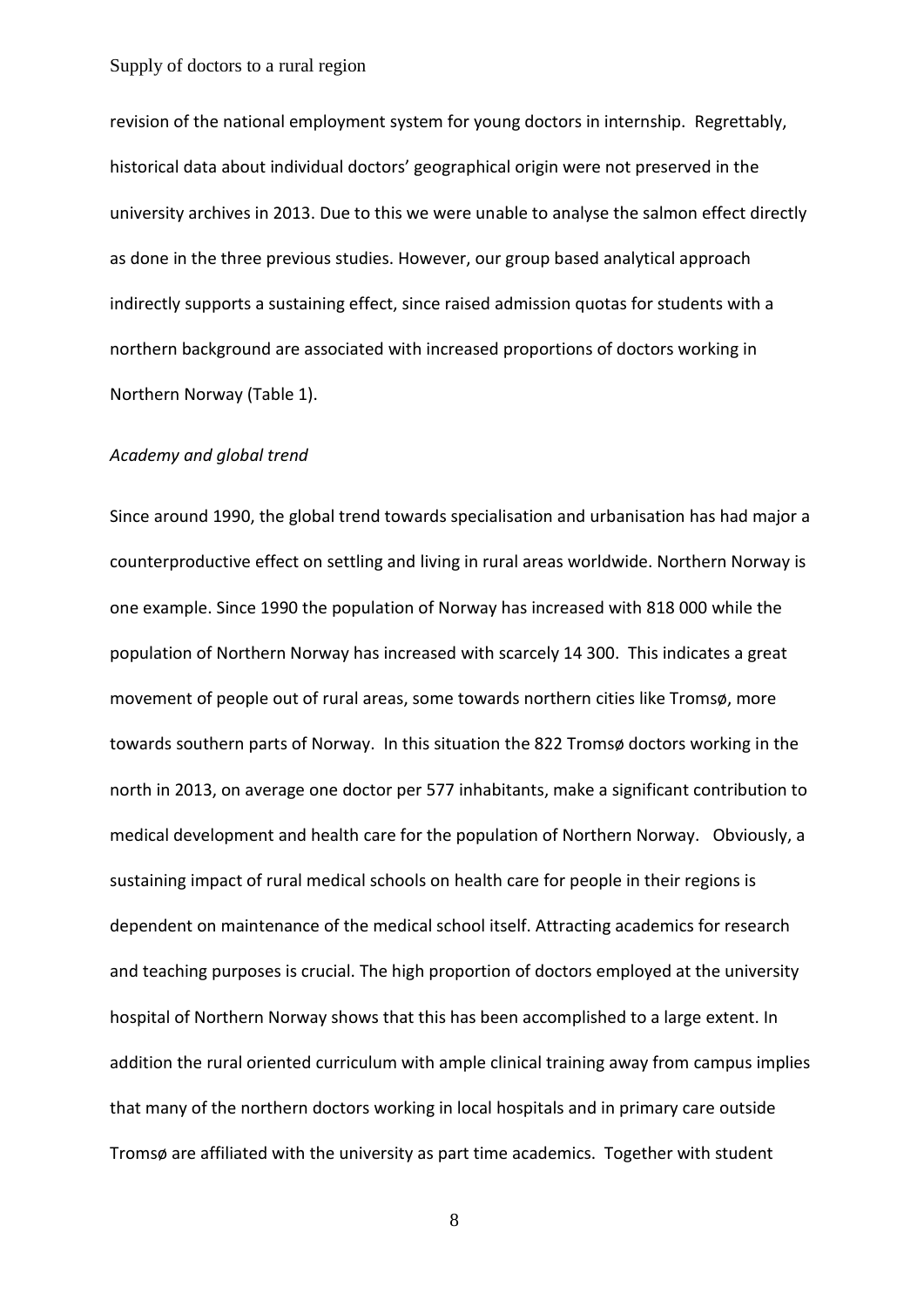selection strategies, distributed non- metropolitan medical education may be a powerful strategy for recruitment and retention in rural areas (Sen Gupta et al. 2014). A particular success for the medical school in Tromsø has been the recurring population health studies, launched in 1974 and still proceeding (Jacobsen et al. 2012). This has stimulated to continuous fruitful research activity attracting doctors and scientists nationally and internationally to the north, countering the global centralization trend. Moreover the studies have engaged people and health workers in local communities and probably contributed to public health promotion. Official data has shown gradually improving health indicators for the population of Northern Norway during the last 40 years (Statistics Norway 2009), as also recently documented in an international publication (Aaraas & Halvorsen 2014).

#### *Faculty development*

Faculty development, sustainability and health care improvements as described above are supported by further initiatives related to education and research. Over the years the original faculty of medicine has widened its scope and merged into "The Faculty of Health Science". Today, the faculty incorporates a series of health education programmes, among them psychology, physiotherapy, occupational therapy, nursing, bioengineering, radiography, and odontology. Several programmes have decentralised modules and are particularly designed to attract students from northern counties. It is evident that this has contributed to recruitment and retention of a manifold of health professions to Northern Norway (Jensen 2008).

#### *Decrease in northern employment with time*

Compared to previous findings of high northern employments of doctors in the early stages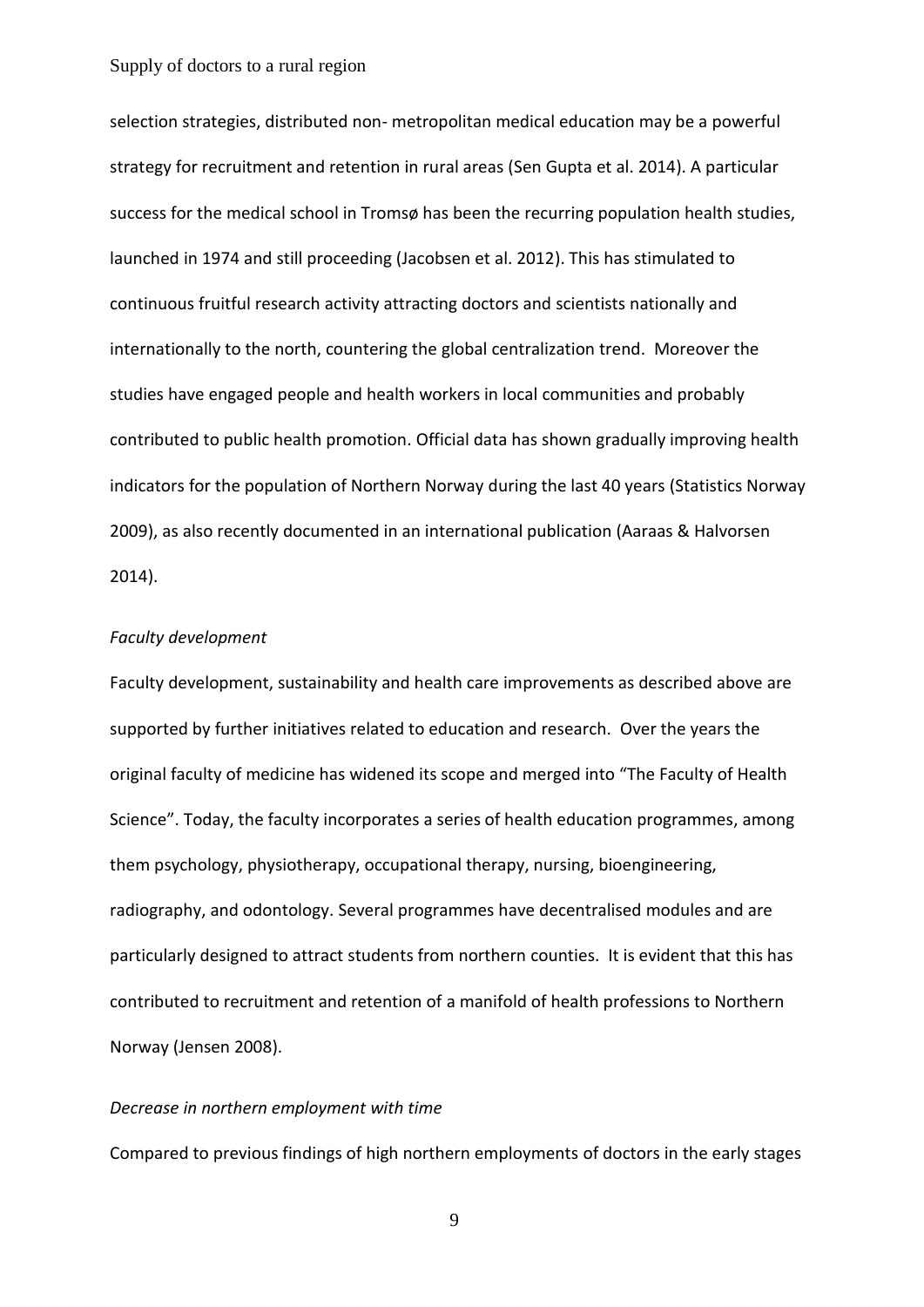of careers, our material suggests a gradual move out of Northern Norway with time. This is apparent for the oldest classes with the lowest share of doctors with a northern background (Table 1). Compared to the evaluation after five years (Forsdahl et al. 1988), the percentage working in the north up to 34 years after graduation has decreased from 49,1 to 36.8 %. A flux out of the region for end-careers in this oldest group of doctors is not surprising, as most of them have their background from the southern part of the country. Still the proportion working in the north is well above the 25 % northern admission quotas for the actual classes. This may indicate a long term retaining effect of a medical education model fostering early co-operation and familiarity with local health care systems. In support of this is also the persistent, relatively high proportion working in the north among intermediate and later graduated classes in comparison to previous studies (Tollan & Magnus 1993; Alexandersen et al. 2004).

#### *Work in primary care*

A noteworthy finding among doctors in the first graduated classes is the high proportion of long term retention in primary health care in the north (52.1 %). This finding, along with reduction in primary care work in the intermediate cohorts, and then again a rising tendency in recent years, may partially be due to professional and political trends combined with organising reforms of the different periods. A green wave with positive attitudes towards primary care work in the early 1980ties was gradually replaced by a more specialist oriented era. In recent years this has been partially outweighed by adjustment to a new patient list system with improved conditions for work in primary care and general practice. The proportion choosing careers in primary health care has traditionally been high among Tromsø graduated doctors. Still in 2013, the proportions of Tromsø graduates working in primary practice in the country as a whole, respectively 42.5 %, 27.5 % and 33.5 % for three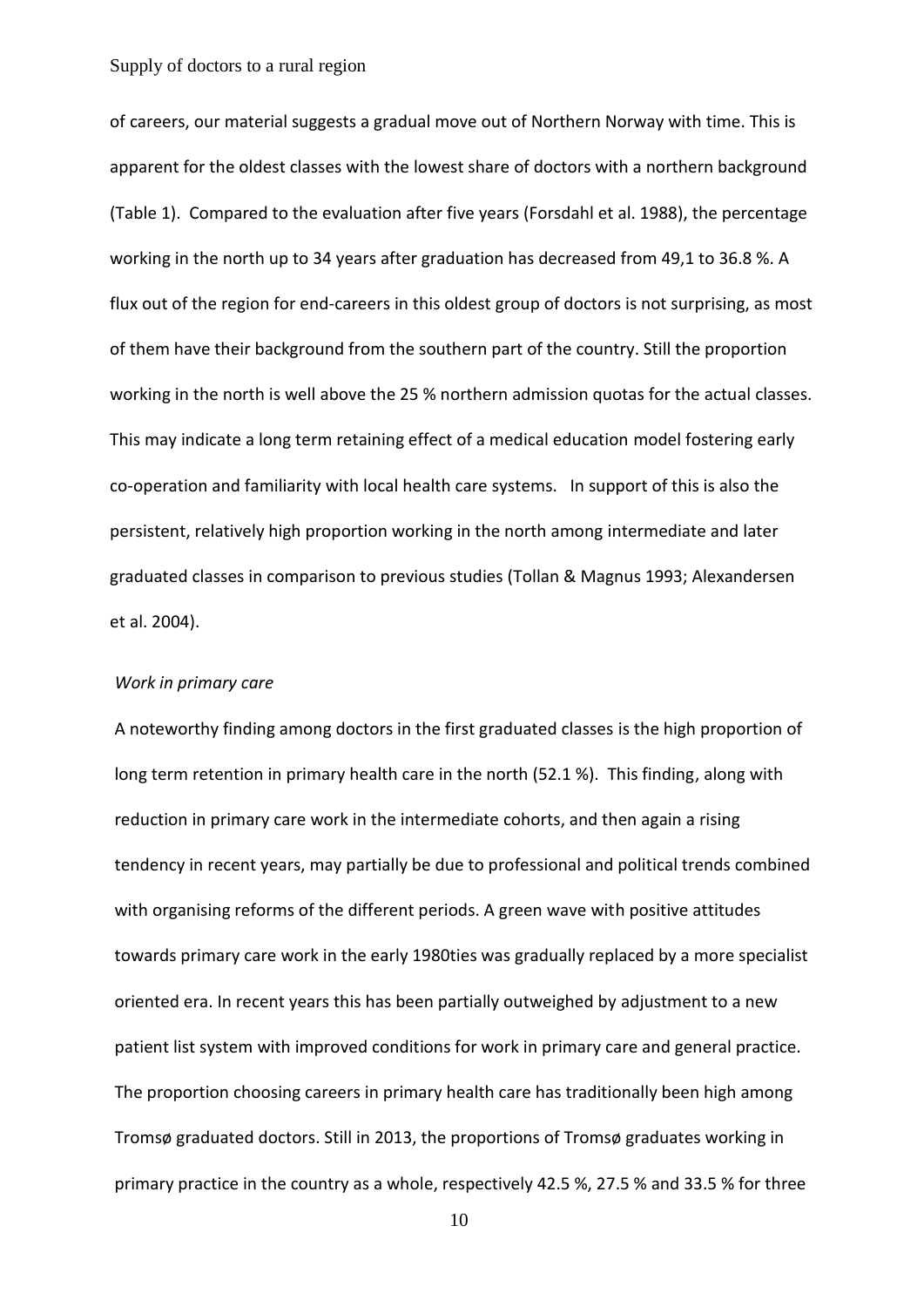cohorts analysed in this study (Table 1), are all substantially above the national average of 23 % (Norwegian Medical Association 2013).

### **Conclusion**

Tromsø-doctors graduated during recent years tend to start their working careers in the north to a higher degree than doctors graduated in previous periods. Among doctors from the older classes a relatively large minority have their end-careers in Northern Norway, with a noticeable inclination for long term work in primary care. Our results support that the first rural oriented medical education model of Europe established in Tromsø 40 years ago is sustainable, achieving its aims.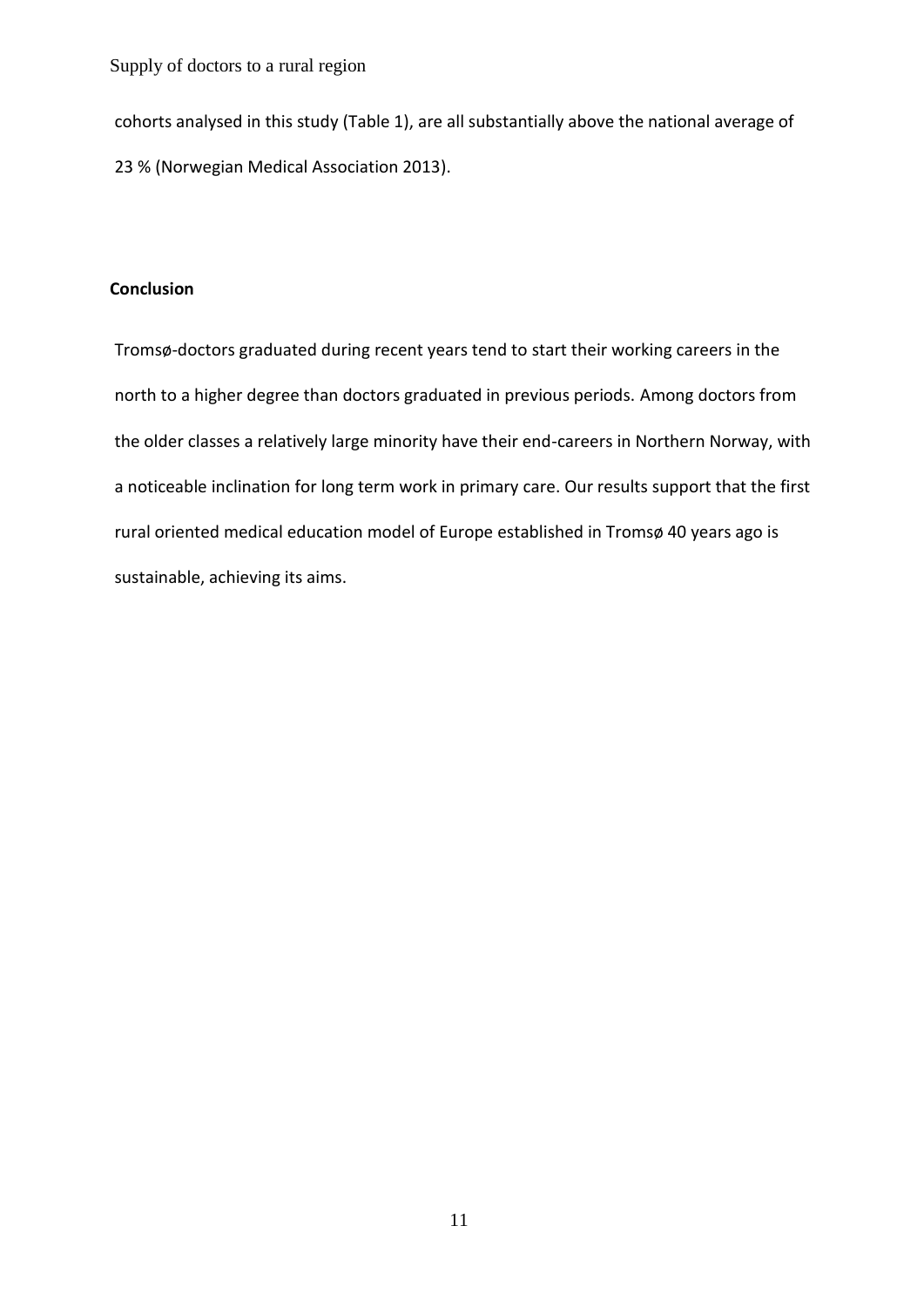## **Practice points**

- As a pioneer rural education model in Europe, the medical school of Tromsø has contributed substantially to bring health care up to equitable national standards for people in Northern Norway.
- Successful recruitment and retention of doctors and allied health personnel for work in rural areas is supported by educations programs engaging communities and personnel in primary health care as trusted partners.
- Since 1974, continuing population health studies has attracted doctors and scientists nationally and internationally for living and long term work in Tromsø and the arctic area of Norway.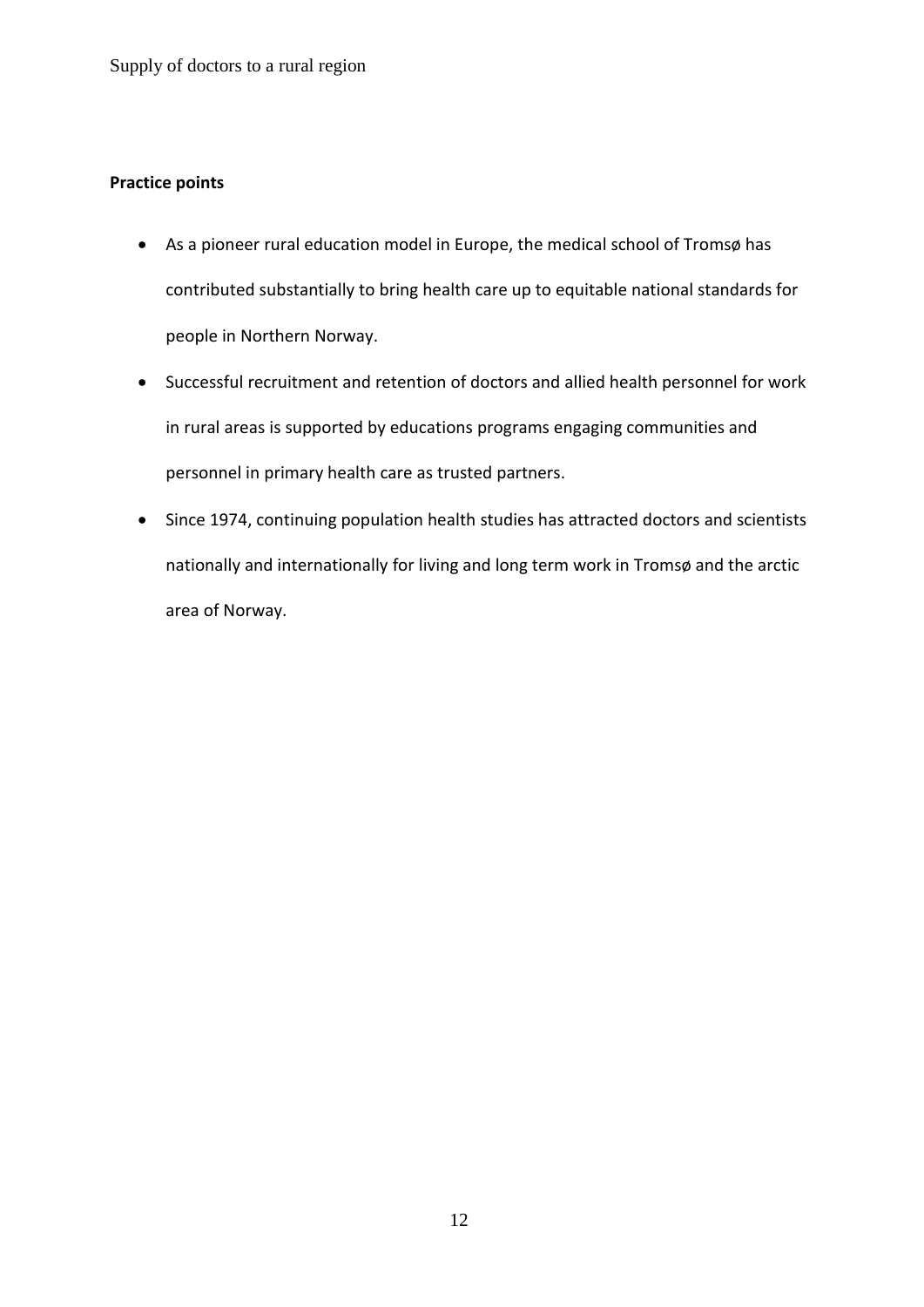## **Notes on Contributors**

Ivar J. Aaraas, MD, PhD, is professor and senior researcher at the National Centre of Rural Medicine, UiT- The Arctic University of Norway, Tromsø.

Peder A. Halvorsen, MD, PhD, is general practitioner in Alta and professor of family medicine at Department of Community Medicine, UiT – The Arctic University of Norway, Tromsø.

Olav G. Aasland, MD, MHA, is professor at Institute of Health and Society , University of Oslo and senior researcher at Institute for Studies of the Medical Profession, Oslo, Norway

### **Declaration of interest**

The authors report no conflicts of interest. The authors alone are responsible for the content and writing of the article.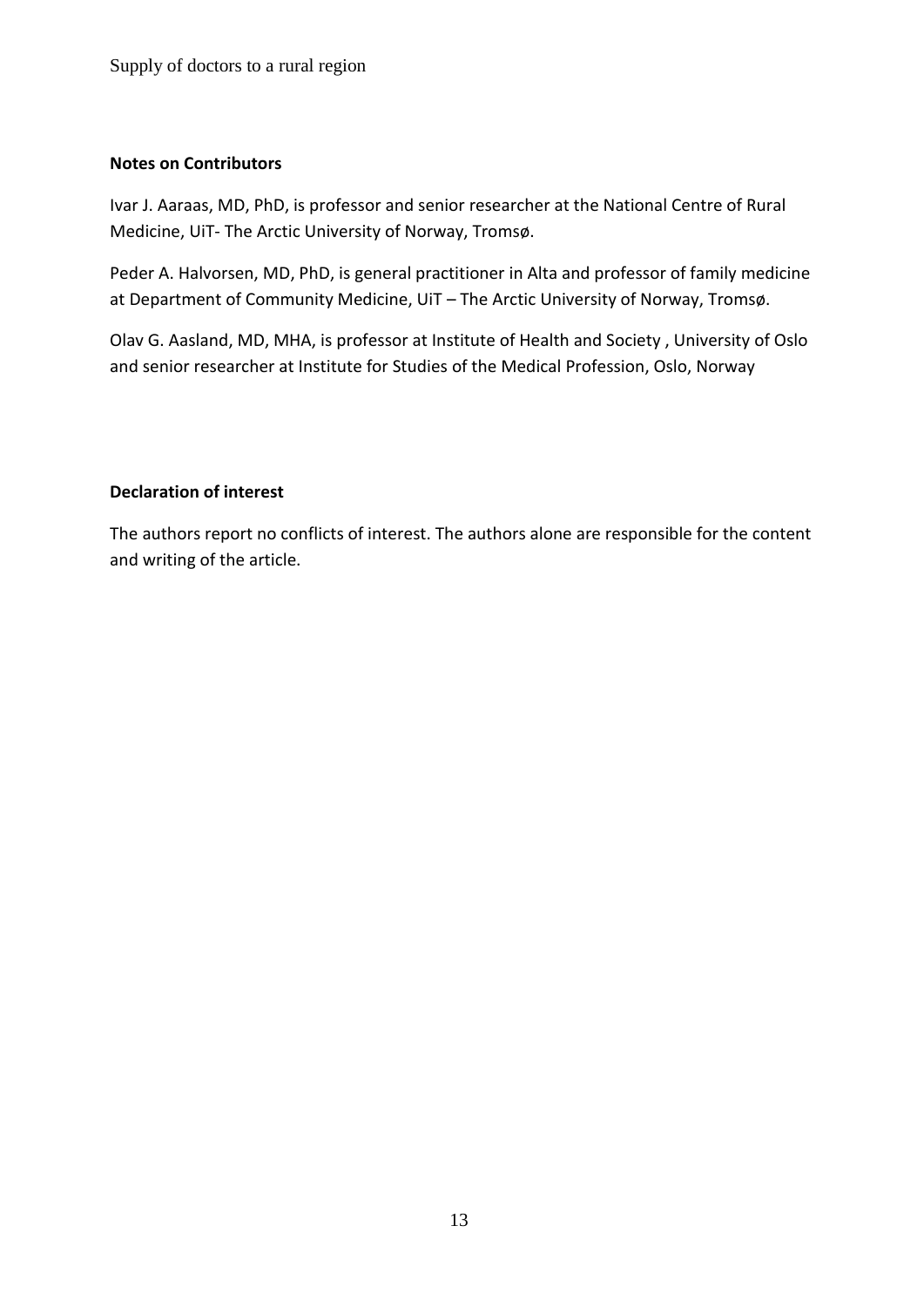#### **References**

Aaraas IJ, Halvorsen PA. Developing rural medical schools: History of Tromsø and Northern Norway. In Chater AB, Rourke J, Couper ID, Strasser RP, Reid S (eds.) *WONCA. Rural Medical Education Guidebook.* World Organization of Family Doctors (WONCA): WONCA Working Party on Rural Practice, 2014. Available from: www.globalfamilyldoctor.com

Alexandersen Ø, Jørgensen E, Østerås J, Hasvold T. Medisinerutdanningen i Tromsø – sikrer den legerekrutteringen til Nord-Norge? [Medical education in Tromsø: important to the northern parts of Norway?] Journal of Norwegian Medical Association 2004; 124: 2107-9. (English summary)

Bertelsen TI. Hvor kommer legene fra og hvor blir de av? [Where do the doctors come from and where do they go?]. Journal of Norwegian Medical Association 1963; 83: 861-70. (In Norwegian)

Dunabin JS, McEwin K, Cameron I. Postgraduate medical placements in rural areas: their impact on the medical workforce. Rural Remote Health. 2006 Apr-Jun; 6 (2): 481. Epub 2006 Apr 4.

Forsdahl A, Grundnes O, Eliassen H, Gamnes J, Hagland R, Ytrehus I. Hvor blir Tromsølegene av? [Where have Tromsø-trained physicians gone?] Journal of Norwegian Medical Association 1988; 108: 1225-30. (English summary)

Gamnes J, Rasmussen K (reds). Fra Fagområdet medisin til Det helsevitenskapelige fakultet. Det medisinske fakultets historie, Universitetet i Tromsø. [The history of the medical faculty in Tromsø] Orkana forlag 2013. (In Norwegian)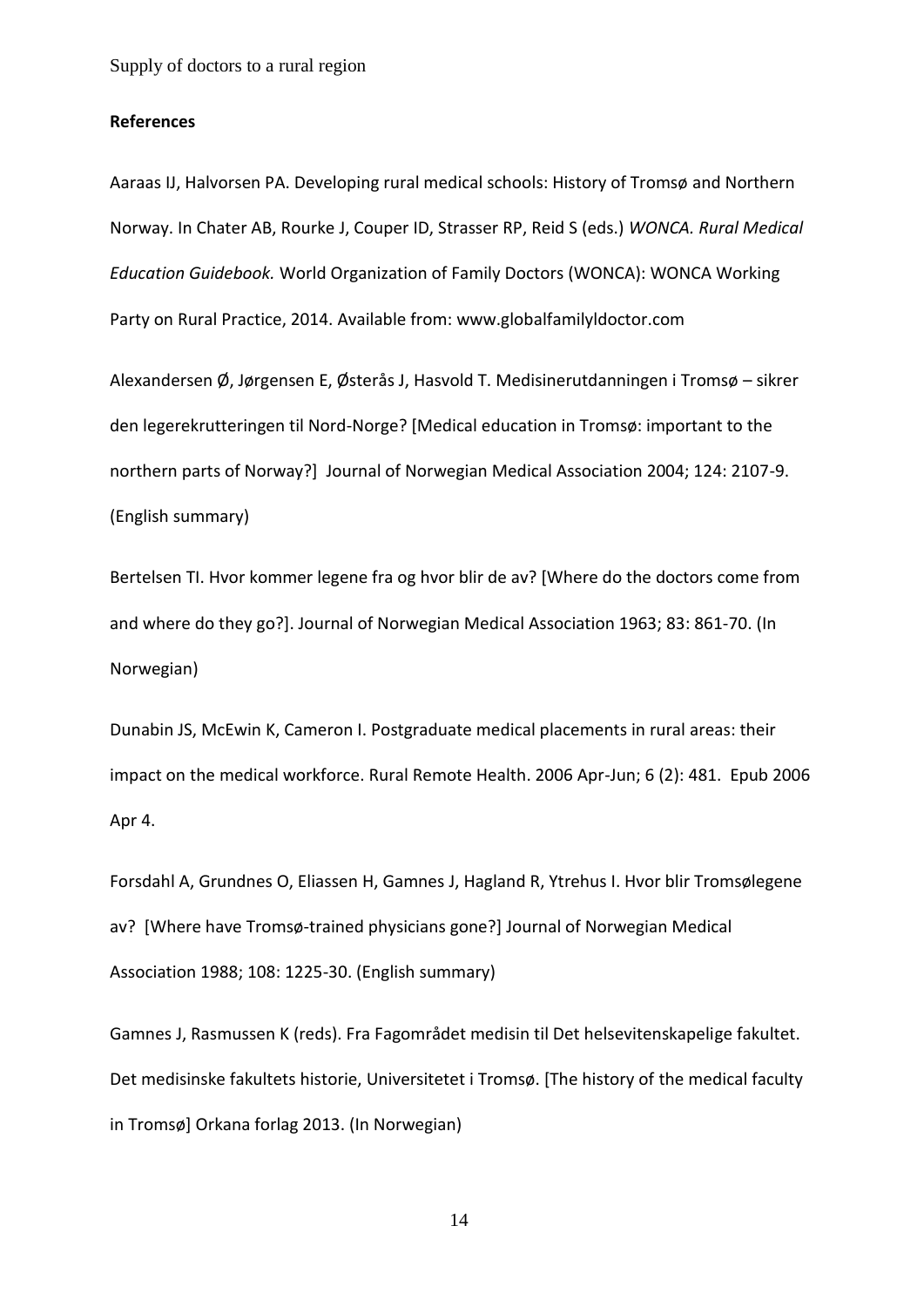Dunabin JS, McEwin K, Cameron I. Postgraduate medical placements in rural areas: their impact on the medical workforce. Rural Remote Health. 2006 Apr-Jun; 6 (2): 481. Epub 2006 Apr 4.

Jacobsen BK, Eggen AE, Mathiesen EB, Wilsgaard T, Njølstad I. Cohort profile: The Tromsø Study. Int J Epidemiol. 2012; 41: 961-7.

Jensen EB. Fra krisetiltak til suksesshistorier. Desentraliserte profesjonsutdanninger i Troms 1978-2008. : Orkana forlag 2008 [From crisis to histories of success. Decentralised professional educations in Troms 1978-2008] (In Norwegian).

Medisinsk studieplan - Universitetet I Tromsø [Medical curriculum - University of Tromsø]. Universitetsforlaget Tromsø-Oslo-Bergen 1971. (In Norwegian)

Mulloy J. The rural physician and medical education. In: Tesson G, Hudson G, Strasser R, Hunt D (editors). The Making of the Northern Ontario School of Medicine. A Case study in the History of Medical Education. Montreal: McGill-Queen's University Press 2009

Nordøy A. Tromsø: Lessons from a new curriculum. Lancet1985; 326:485-7.

Norris TE, Coombs JB, House P, Moore S, Wenrich MD, Ramsey PG. Regional solutions to the physician workforce shortage: The WWAMI experience. Acad Med 2006; 81(10): 857-62.

Norwegian Medical Association - statistics 2013. Available from: [http://www.legeforeningen.no/Emner/Andre-emner/Legestatistikk/Yrkesaktive-leger-i-](http://www.legeforeningen.no/Emner/Andre-emner/Legestatistikk/Yrkesaktive-leger-i-Norge/Stillingsgrupper/yrkesaktive-leger-70-ar-i-norge-fordelt-pa-stilling-2013-21/)

[Norge/Stillingsgrupper/yrkesaktive-leger-70-ar-i-norge-fordelt-pa-stilling-2013-21/](http://www.legeforeningen.no/Emner/Andre-emner/Legestatistikk/Yrkesaktive-leger-i-Norge/Stillingsgrupper/yrkesaktive-leger-70-ar-i-norge-fordelt-pa-stilling-2013-21/)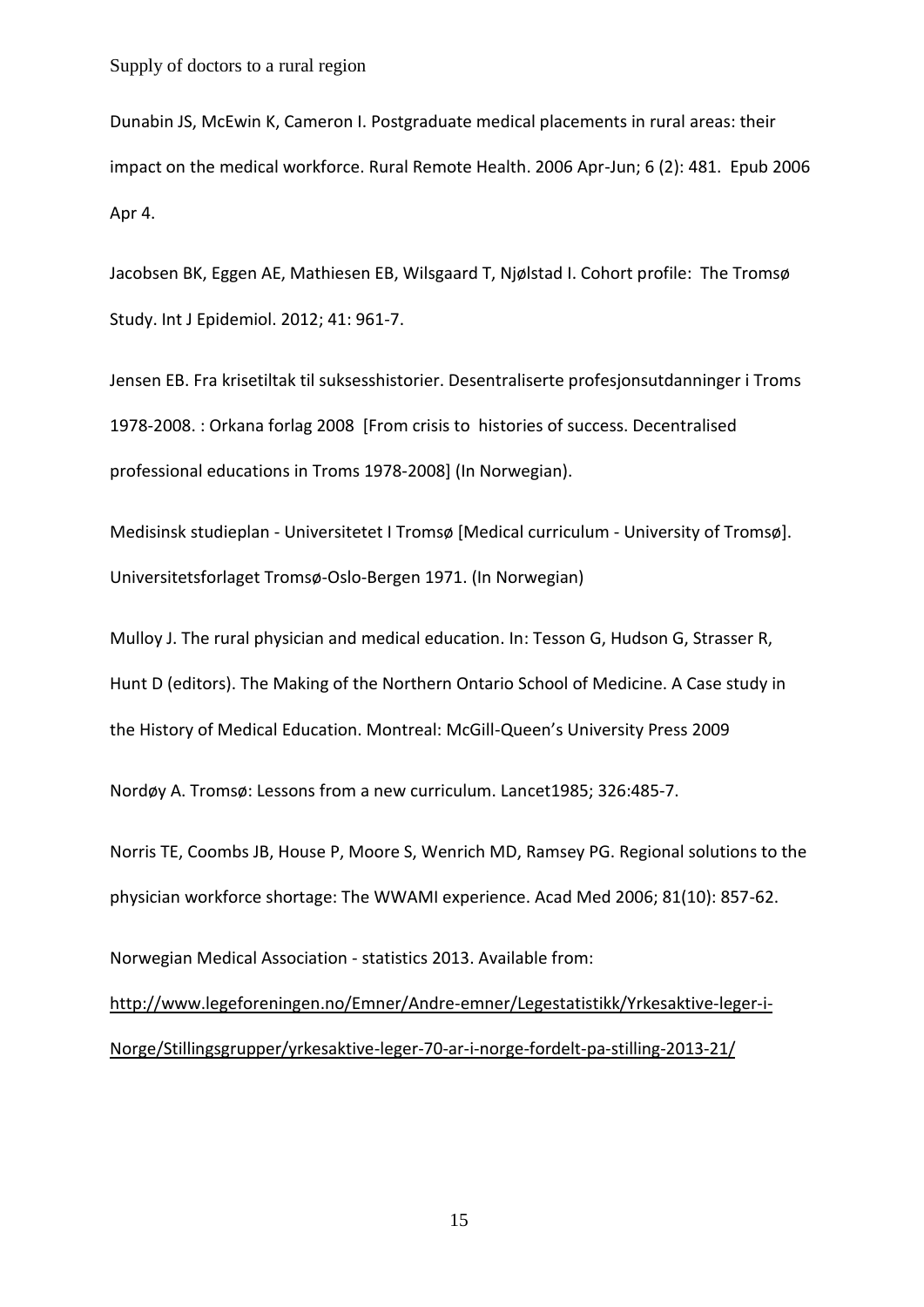Rabinowitz HK, Diamond JJ, Markham FW, Rabinowitz C. Long-term retention of graduates from a program to increase the supply of rural family physicians. Acad Med. 2005 Aug; 80 (8):728-32.

Sen Gupta T, Woolley T, Murray R, Hays R, McCloskey T. Positive impacts on rural and regional workforce from the first seven cohorts of James Cook University medical graduates. Rural and Remote Health 14:2657. (Online) 2014. Available from: [http://www.rrh.org.au](http://www.rrh.org.au/)

Statistics Norway – 2009. Available from: [http://www.ssb.no/helse/artikler-og](http://www.ssb.no/helse/artikler-og-publikasjoner/er-helse-avhengig-av-hvor-vi-bor)[publikasjoner/er-helse-avhengig-av-hvor-vi-bor](http://www.ssb.no/helse/artikler-og-publikasjoner/er-helse-avhengig-av-hvor-vi-bor)

Straume K, Søndenå MS, Prydz P. Postgraduate training at the ends of the Earth – a way to retain physicians? Rural and Remote Health, 2010, 10 (2):1356. Epub 2010 Jun 18.

Tollan A, Magnus JH. [Rural doctor recruitment: does medical education in rural districts](http://www.ncbi.nlm.nih.gov/pubmed/8336575?itool=EntrezSystem2.PEntrez.Pubmed.Pubmed_ResultsPanel.Pubmed_RVDocSum&ordinalpos=13)  [recruit doctors to rural areas?](http://www.ncbi.nlm.nih.gov/pubmed/8336575?itool=EntrezSystem2.PEntrez.Pubmed.Pubmed_ResultsPanel.Pubmed_RVDocSum&ordinalpos=13) Med Educ 1993 May; 27(3):250-3

WHO. Increasing access to health workers in remote and rural areas through improved retention. Global policy recommendations. Geneva 2010

WONCA. Rural Medical Education Guidebook 2014. Available from:

[http://www.globalfamilydoctor.com/groups/WorkingParties/RuralPractice/ruralguidebook.a](http://www.globalfamilydoctor.com/groups/WorkingParties/RuralPractice/ruralguidebook.aspx) [spx](http://www.globalfamilydoctor.com/groups/WorkingParties/RuralPractice/ruralguidebook.aspx)

Worley P, Martin A, Prideaux D, Woodman R, Worley E, Lowe M. et al. Vocational career paths of graduate entry medical students at Flinders University; a comparison of rural, remote and tertiary tracks. Med J Aust 2008; 188 (3): 177-8.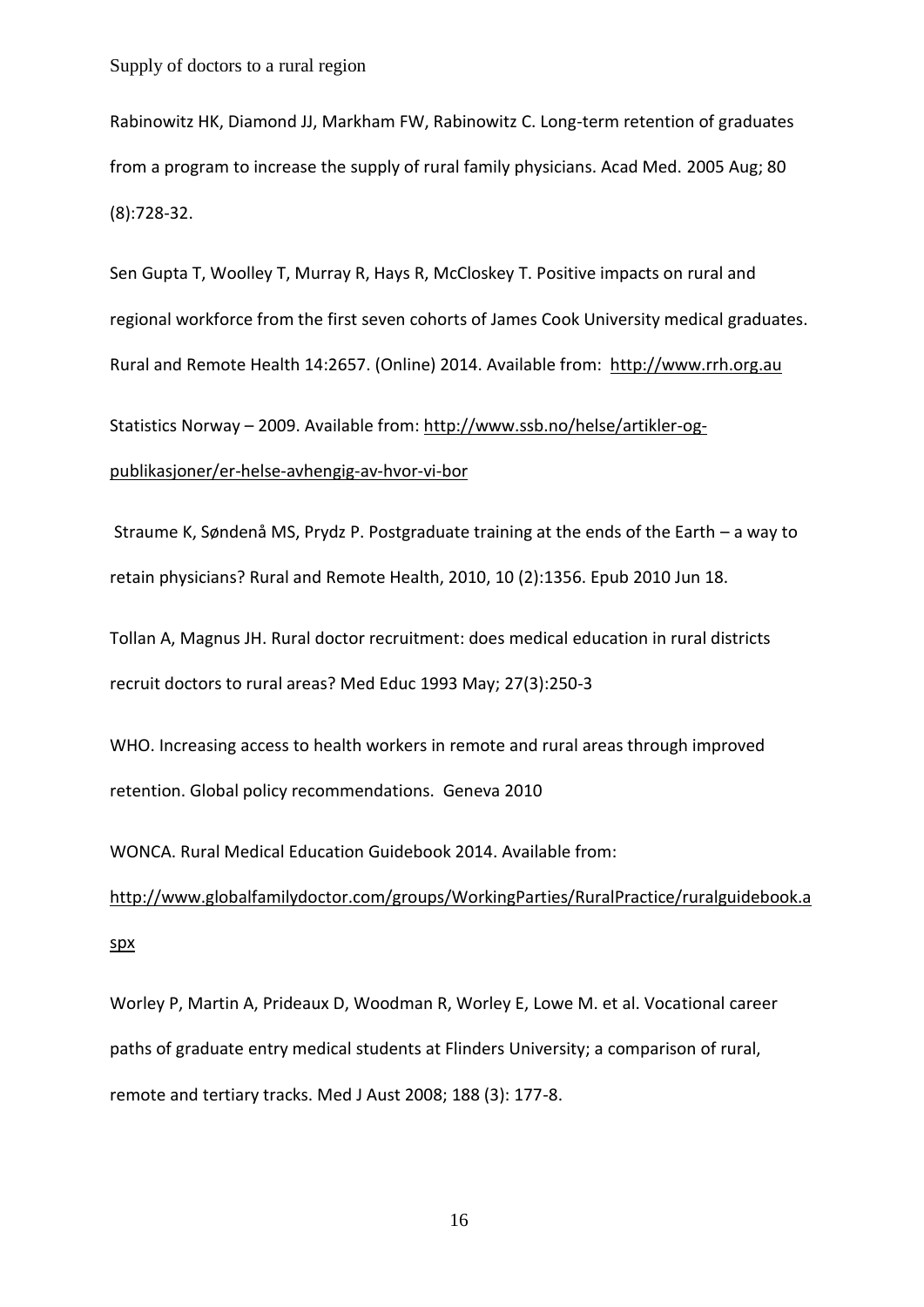

## **Figure 1** Map showing the location of Northern Norway in Northern Europe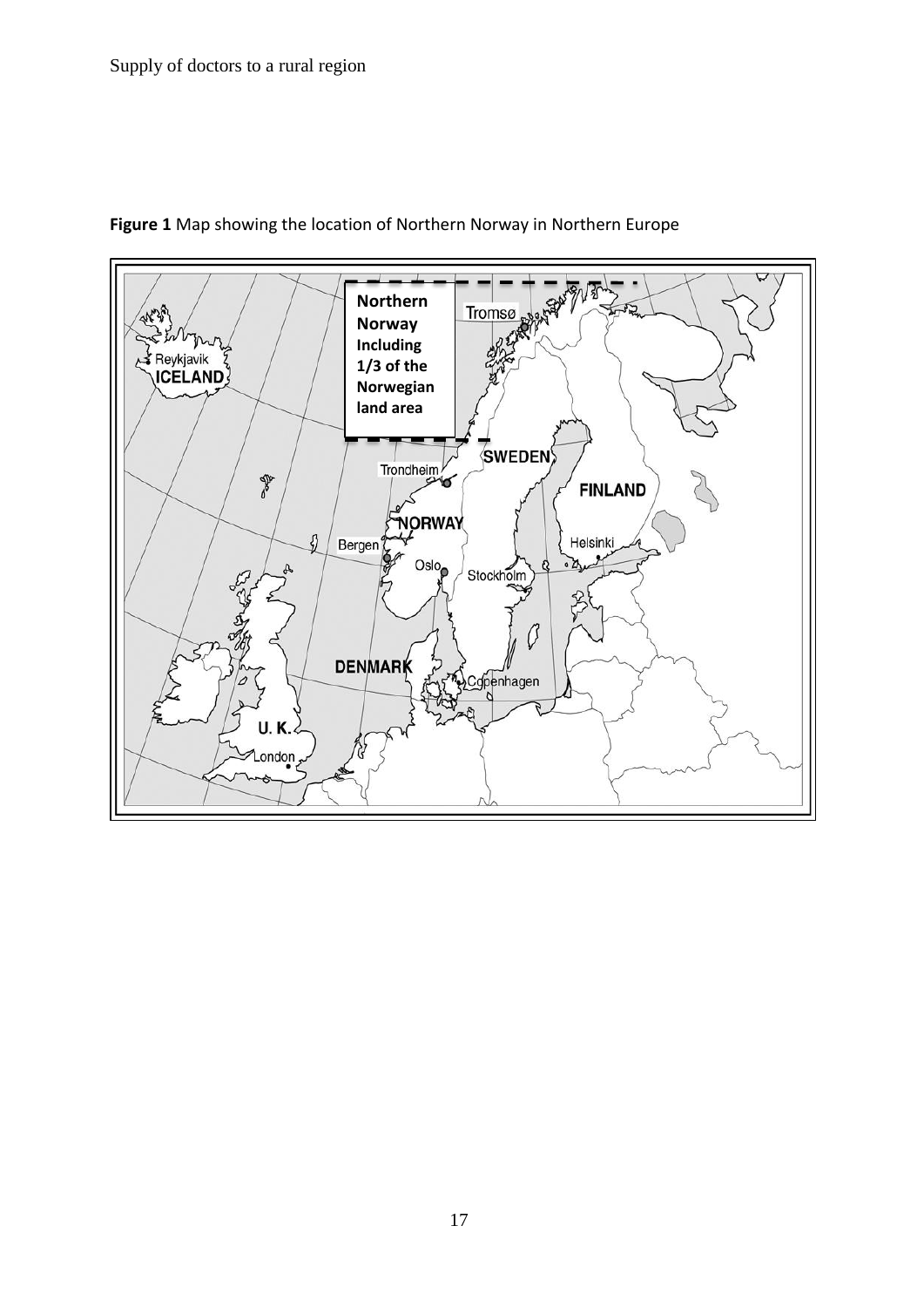**Figure 2.** Number of doctors educated in Tromsø 1979-2012, working in and outside Northern Norway in 2013 by year of graduation